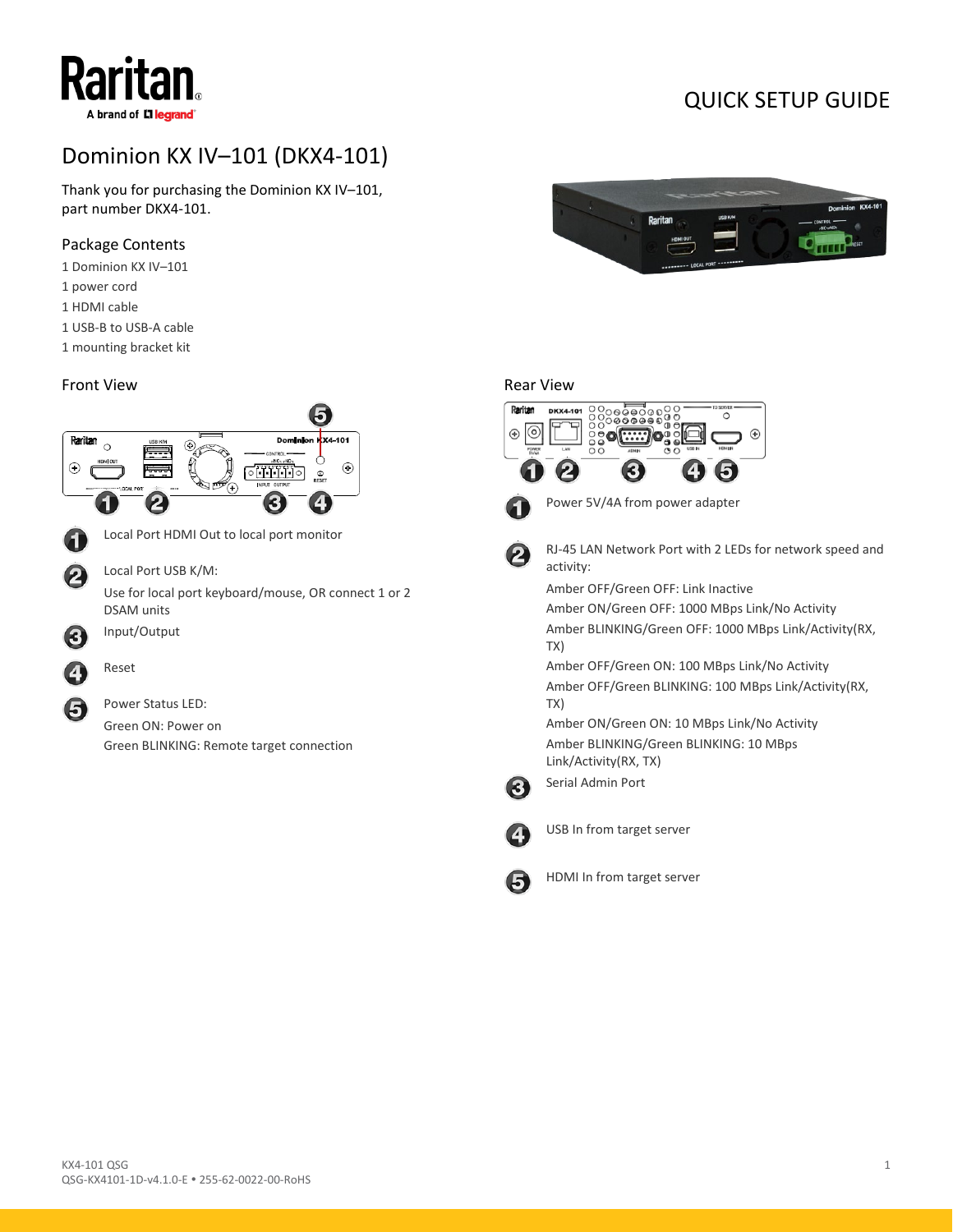

## Connecting the Equipment



#### **Connect the Dominion KX IV–101 to the network:**

■ Connect the Dominion KX IV-101 to the network using the LAN port.

#### **Connect your target server:**

- Connect the target server with an HDMI cable to the Dominion KX IV–101 HDMI IN port. If the target server video is not HDMI, purchase a Raritan cable- or video-adapter.
- Connect the target server to the Dominion KX IV–101 USB IN port using the included USB cable.

#### **Connect the power adapter:**

Newer models include a power adapter with a 4-pin connector. Push the adapter in to lock.

| POWER |  |
|-------|--|
| £,    |  |
|       |  |

 Some of the original models include twist-to-lock adapters, as shown in the image below. These are marked with an arrow. Connect with the arrow facing up. Push in firmly and twist clockwise to lock. Check to ensure it is locked.



Power on all devices.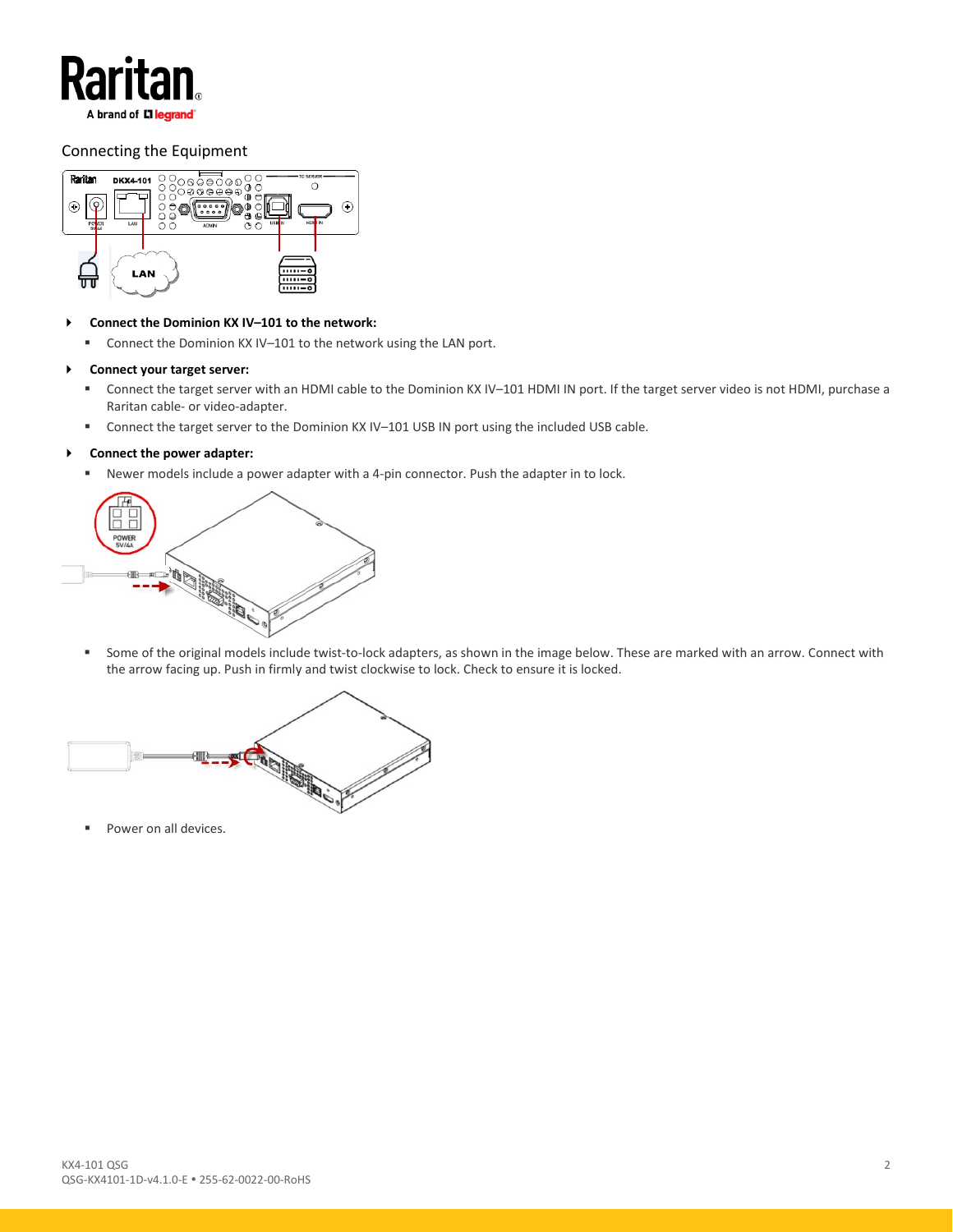

## Initial Configuration

Default login: admin/raritan

## Option 1: Connect a PC to the LAN Port

Re-connect the Dominion KX IV–101 to the LAN after initial configuration.



- Disable the wireless interface of the PC, and make sure the PC is set to DHCP.
- Connect a network cable between the PC and Dominion KX IV–101 LAN port.
- Open a browser. Enter the URL "https://kvm.local". The login page appears.
- Follow the prompts to change the default password.
- Option 2: Connect an iOS device at the Local Port

Required App: Raritan KVM by Raritan: https://itunes.apple.com/us/app/raritan-kvm/id1455817539?mt=8



- Launch the Raritan KVM app on an iOS device.
- Connect the iOS device with the Raritan KVM app to the Dominion KX IV–101 USB port.
- Wait until the app detects the connected Dominion KX IV-101.
- Follow the prompts to change the default password.